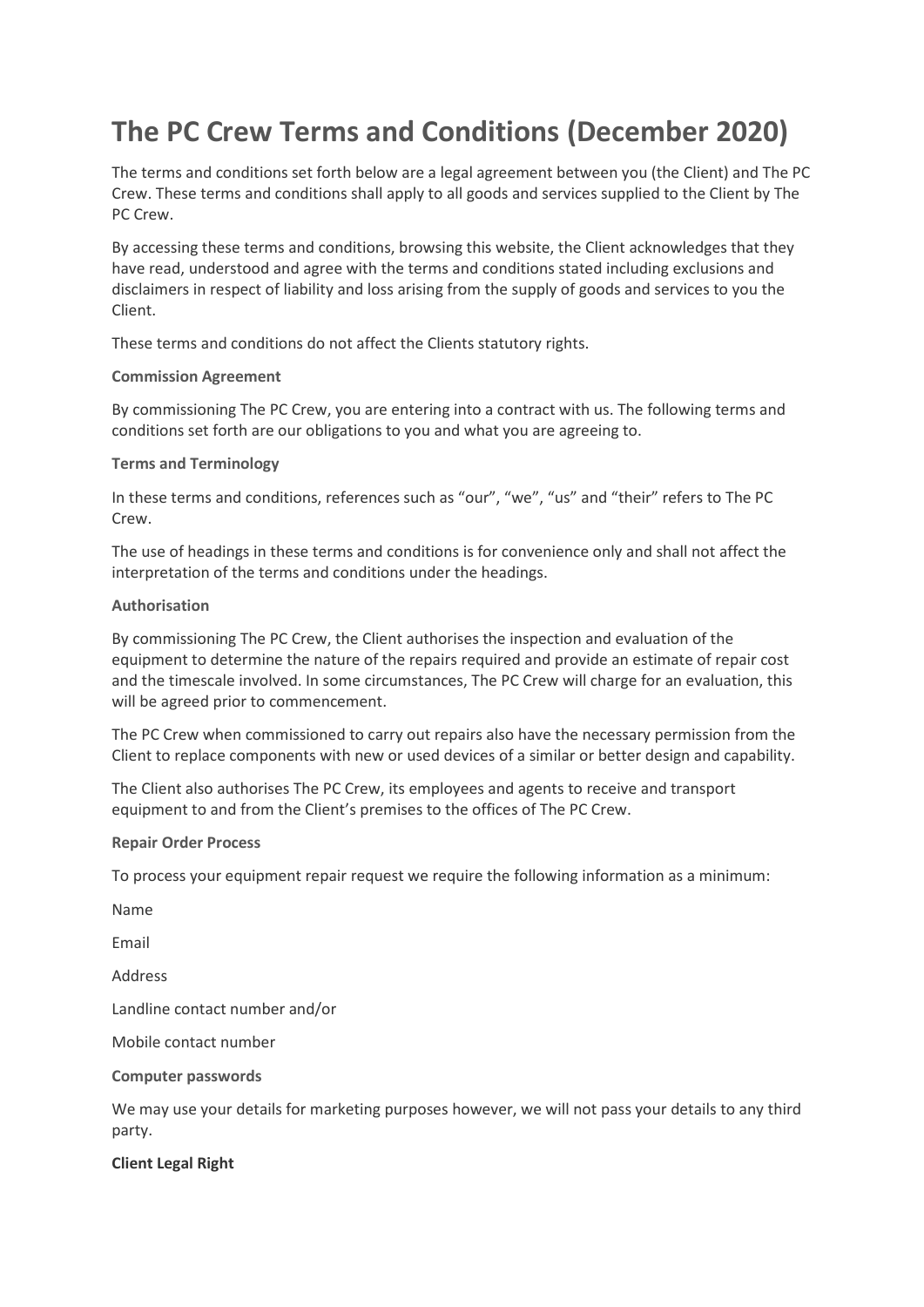The Client is the legal owner of the computer equipment handed over to The PC Crew for repairs. It is also acknowledged that all data stored on the computer equipment is the Client's property however The PC Crew may have a requirement to access this data, by entering this agreement you are allowing The PC Crew access to your data files.

#### **Payment**

Payment including VAT is due in full upon completion of a successful repair, prior to the release of the equipment whether shipped to the Client's address or picked up from The PC Crew place of business unless by special previous arrangement.

If credit terms are approved, payment in full must be made within the written specified time from the date of the invoice. Beyond that, we have the right to add an additional 5% penalty of the total invoice for each week of non-payment.

Overdue payments may place the Client on credit hold. This means no further services, repairs or equipment will be supplied or made available to the Client until all previous payments are paid in full. The PC Crew may at its discretion withdraw credit facilities at any time if the Client is found to be in breach of these terms and conditions.

We will accept payment by cash, cheque, bank transfer and all major credit and debit cards. Refunds can be by cheque or refunded to the credit or debit card used when paying for the service or repair.

In circumstances when goods are supplied, you will only own these goods when payment in full is received.

All computers, computer parts, hardware, and software that need to be specially ordered may be paid for in advance.

## **Estimate for Repairs**

Upon initial inspection of the equipment, a verbal estimate will be provided for the necessary repairs. Please specify if you require this in writing. All quotes and any subsequent charges are subject to VAT at the current rate and in sterling. The repair estimate is a guide only and may be subject to change. We will endeavour to advise of any changes to the estimate however we reserve the right to proceed wherever the estimate isn't subject to more than 30% increase.

The acceptance of an estimate or quotation for a service or repairs and instruction to proceed by the Client either verbally by telephone or in person, or in writing (including email) shall be deemed acceptance of these terms and conditions.

#### **Availability of Goods and Services**

Goods and services are subject to availability. If for whatever reason we are unable to supply any goods or services we will not be held liable for any compensation or damages as a result of the nonperformance.

#### **Booking a Service**

You can book a service by either by phone, email, calling into our premises or requesting a repair service via our website.

#### **Home or Business Call Out Requests**

If you require a home or business call out this will incur additional charges which will be conveyed in the quotation for the repairs. Home or business call outs are subject to availability of suitable engineers and allocated on a first come, first serve basis.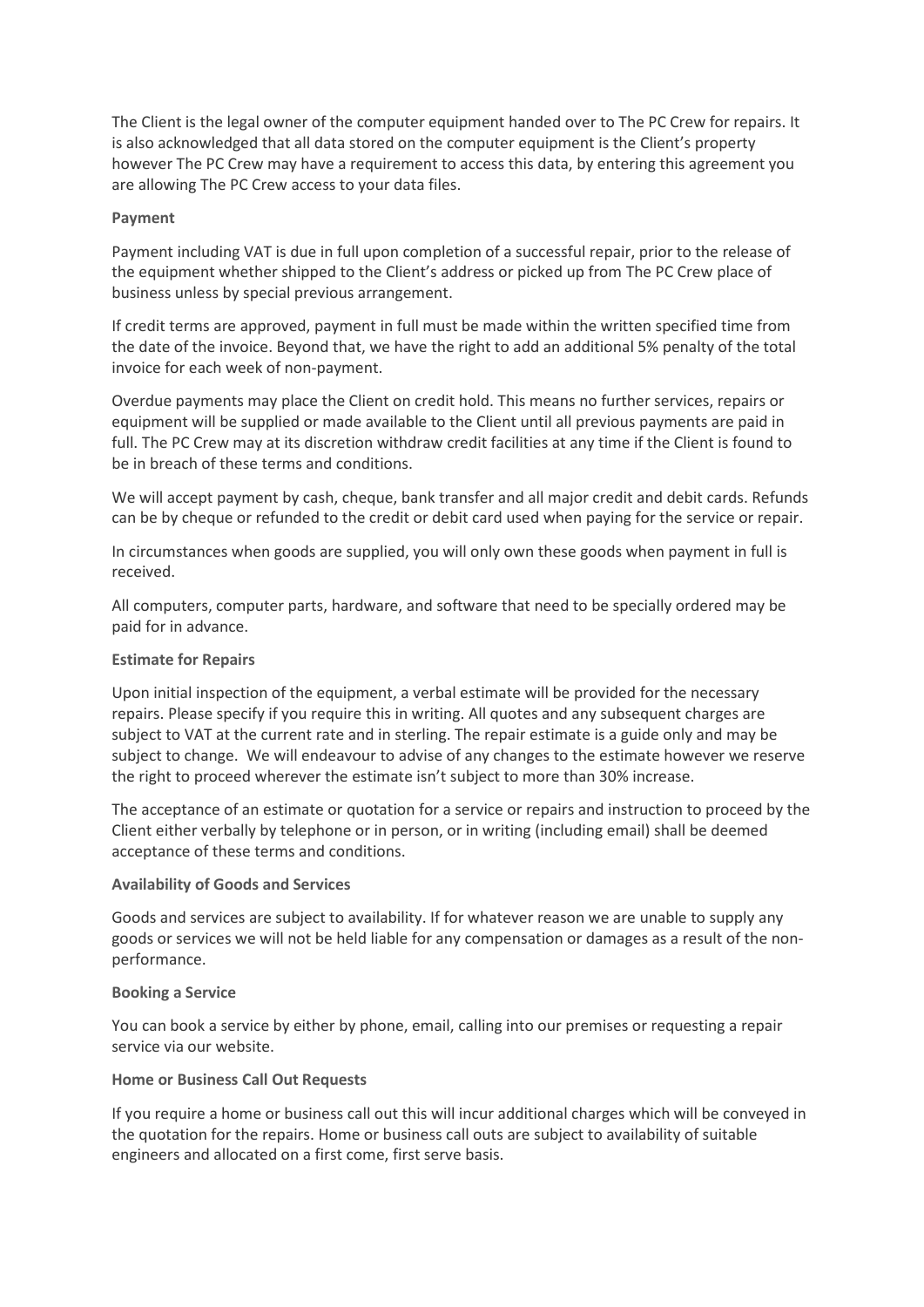**Online requests will be confirmed by either telephone or by email.**

If a home or business call out is booked and access is not gained at the agreed allotted time the Client will be subject to a charge equivalent to our drop in charge, details are available at <https://www.thepccrew.co.uk/services/home-and-business-visits>

In the event when we cannot make the appointment at the agreed time due to factors beyond our control you will be contacted in advance advising you of the situation and re-schedule an appointment as soon as reasonably possible at a mutually convenient time. If you wish, you have the right to cancel your service or repair request. A full refund will be offered for any payments made in advance.

# **Cancellation of a Call Out Service Request**

You may cancel an agreed home or business call out at any time up to 1 hour prior to the agreed appointment time.

Cancellations made in sufficient time will be entitled to a full refund of any funds paid in advance.

If you cancel or change an appointment within 1 hours prior to the agreed time, the Client may be subject to a charge equivalent to 1 hour of our standard hourly rate.

Service or repair cancellations or amendments can be communicated by any of the following:

Email

Text message

# Telephone

If no one was available when an engineer calls to the Client's premises, a note will be left confirming the call out. A new appointment can be re-scheduled however, the Client may be subject to a charge equivalent to 1 hour of our standard hourly rate in addition to the costs of the service or repairs.

# **Delivery of Goods and Services**

At the time of the order, we will endeavour to confirm a time scale for the service or repairs. There may be instances when the delivery of the service cannot be achieved due to circumstances beyond our control. All delivery times indicated should be considered approximate and we will not be held liable for compensation, damages due to a late or non-delivery.

If equipment is delivered back to the Client in a damaged or faulty state you must inform us within 24 hours of the fault. We will arrange collection and repairs at our cost. If you fail to inform us within 24 hours, we shall have no liability for the goods damaged on delivery. This does not however affect your statutory rights.

# **Our Collection Policy**

Equipment not collected 14 days after job completion will incur a daily storage fee of £5 per day and after 30 days we will assume you no longer want your equipment back and will dispose of it accordingly. If we intend to dispose of your goods in this way you will be informed by phone and in writing beforehand. Any funds received will be used to recover our costs and any outstanding invoices owed by you, should there be any funds remaining, they will be refunded to you at the address provided on your equipment receipt. Any goods not collected after 30 days will be disposed of regardless of ownership.

# **Non-Compatibility Software**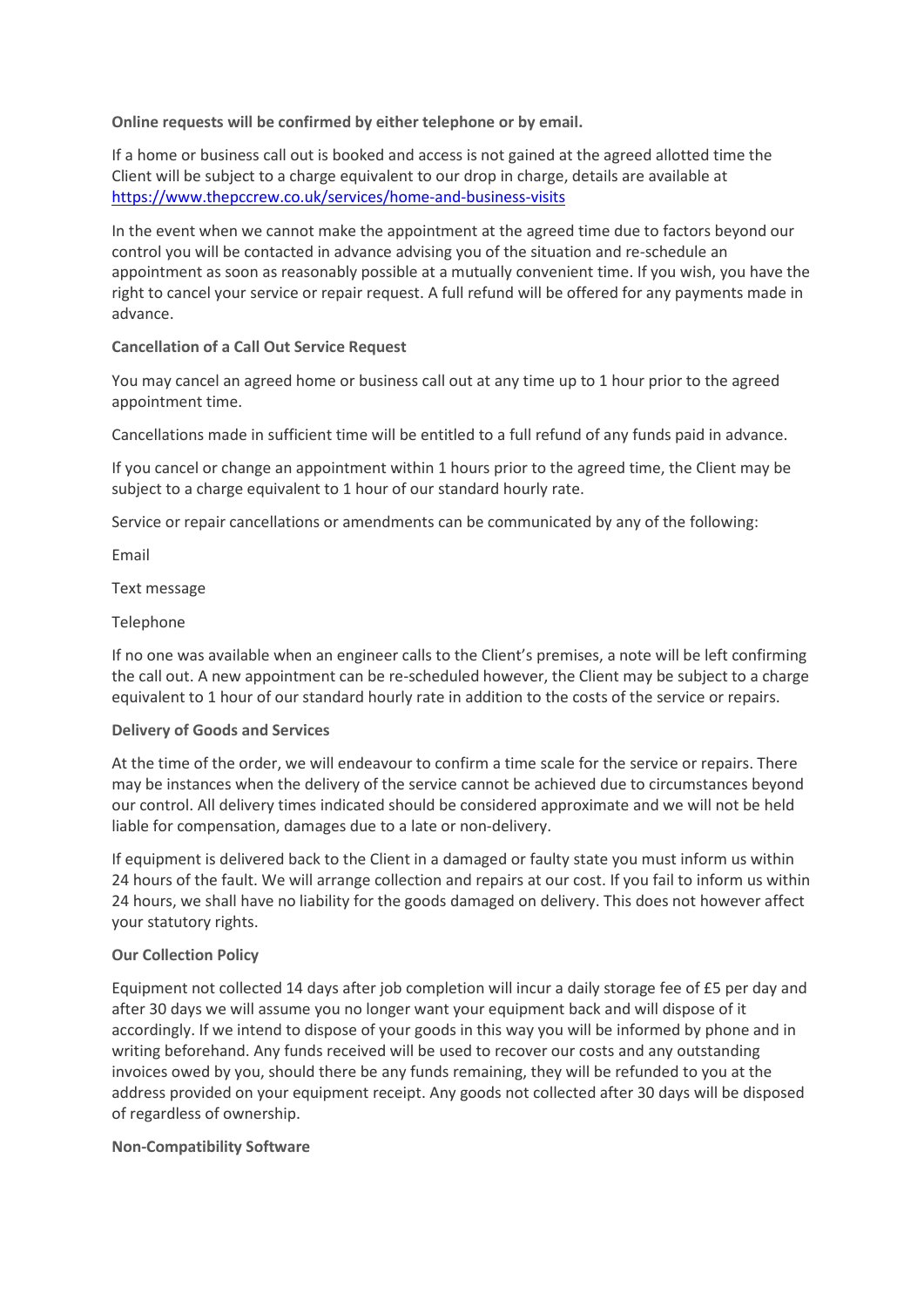The Client understands and accepts that some software applications may no longer work correctly after a repair has taken place. This may be due to the installation of the latest hardware or software. It is therefore the Client's responsibility to reinstall or reconfigure these applications.

#### **Backing Up Data**

The PC Crew will make every possible effort to preserve the Client's data and files, however it should be noted that there are NO GUARANTEES whatsoever that the Client's data and files will remain intact after the repairs.

# **IT IS THEREFORE THE CLIENT'S SOLE RESPONSIBILITY TO ENSURE THAT ALL THE DATA AND INFORMATION STORED ON THE COMPUTER EQUIPMENT REQUIRING REPAIRS IS APPROPRIATELY BACKED UP TO OTHER STORAGE DEVICES PRIOR TO HANDING OVER FOR REPAIRS.**

Charges will be incurred if The PC Crew has to perform a lengthy backup procedure to protect the Client's own data in order to complete the repairs.

There will be occasions when we are required to backup and store data, files, photos, music and emails. This data may remain on our systems for some time or until such an occasion when we delete it. If you require data to be deleted immediately after repair, please contact us in writing or by email. Please note that backup can be deleted any time during or after repair so cannot be used as data storage or backup

We cannot be held responsible for the following during the repairs:

Loss or corruption of data, files, information or records;

Any loss of business goodwill

Any losses attributed to the interruption to business activity while equipment is out of service for repairs

Failure by the Client to follow our reasonable recommendations, instructions and advice to back up data

Any losses you may suffer arising from failure to use anti-virus software

Any loss considered to be unforeseeable

Damage resulting from viruses or other malicious software that may have been transmitted during servicing or repairs and therefore escaped detection

The PC Crew will not be liable for any damage caused to other equipment by parts supplied following any repair.

Data and programs Stored on Computer Equipment

The PC Crew, its Employees and Agents agrees not to disclose to a third party any information or data files stored on or recovered from the Client's equipment during the service or repair.

We reserve the right to refuse to install software if we suspect that it is not legal or correctly licensed. We will be unable to install licensed software without a valid licence key. Your data may be copied and stored on our backup devices at times, and we reserve the right to contact relevant authorities should illegal files or activity be identified on your equipment.

**Limited Liability**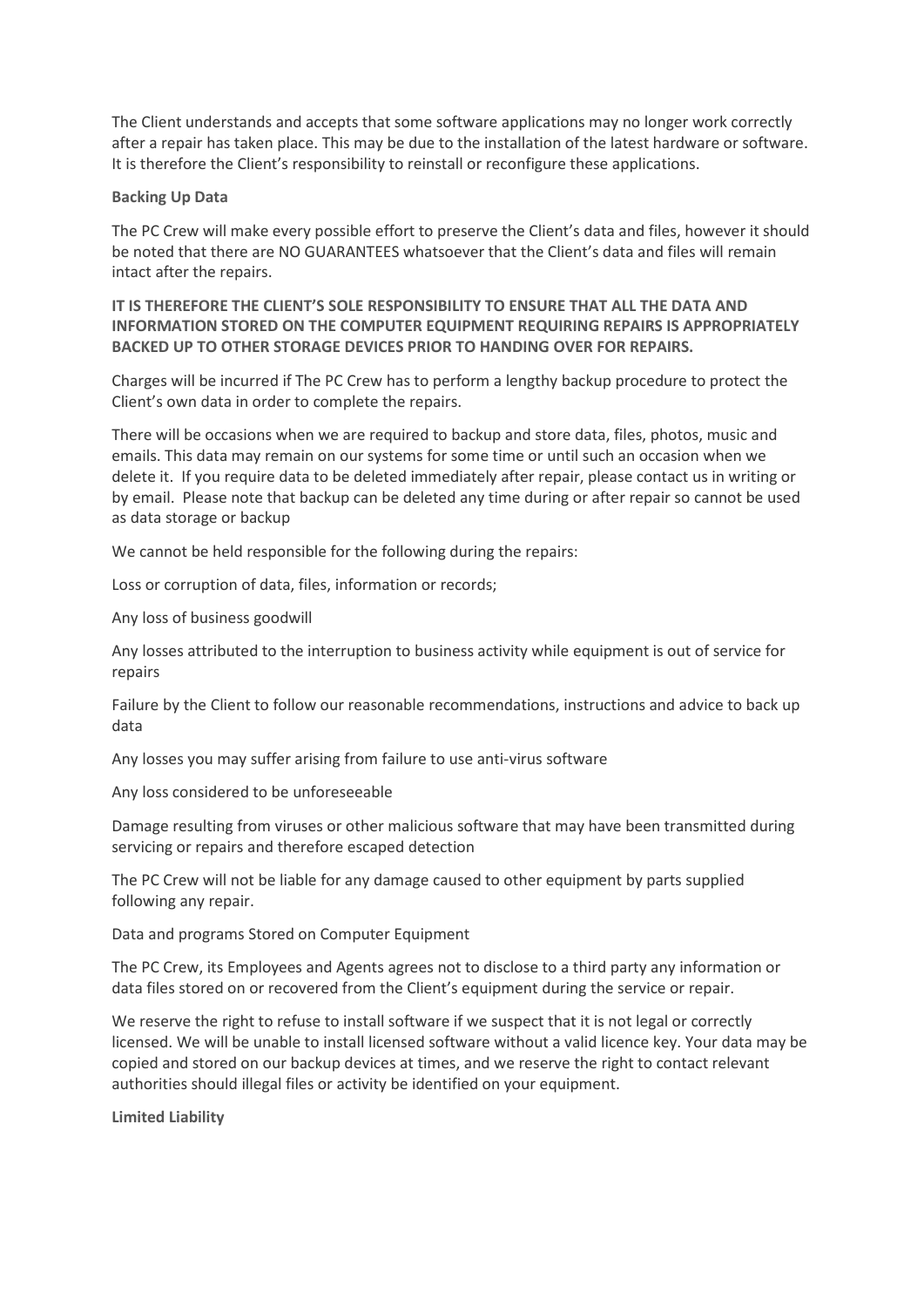Whilst The PC Crew shall make every effort to preserve the integrity of equipment left for repair, the Client agrees not to hold The PC Crew liable for any accidental damage to the said equipment including but not limited to – casing cracks, scratches, deformations, theft of the equipment etc.

Additionally, The PC Crew cannot be held liable for any loss of data, loss of revenue or profits, or any incidental, contingent, or consequential damages, howsoever caused either prior, during a service or upon completion of a service.

The PC Crew liability of any kind with respect to services undertaken, including any negligence on its part, shall be limited to the contract price for the services provided.

Furthermore, should The PC Crew, its employees or agents offer any advice or recommendations to a Client as to the use of computer equipment, storage, use of software applications confirmed by whatever means is used entirely at the Client's own risk and accordingly The PC Crew shall not be held liable for any such losses associated with such advice or recommendations.

# **Misquote**

If we provided a quotation and subsequently discover that the quote is incorrect, we reserve the right to cancel the order and return your equipment without any repairs carried out. We will contact you at the earliest convenience to advise you of the situation and you will be given the option to proceed based on a new revised quotation or the order can be cancelled.

If you choose to cancel the order, any monies paid in advance for the repairs will be refunded in full.

# **New/Clean Installation**

In some cases such as hard drive failure or extremely damaged operating system, it may be required to backup data, erase hard drive and completely reinstall the operating system. We will endeavour to reinstate common software such as office, anti-virus, emails etc however we will require license keys, disks, usernames and passwords where required. If this is not supplied, we may not be able to restore software. Full backups of user files will be made however we cannot guarantee their integrity. IT IS THEREFORE THE CLIENT'S SOLE RESPONSIBILITY TO ENSURE THAT ALL THE DATA AND INFORMATION STORED ON THE COMPUTER EQUIPMENT REQUIRING REPAIRS IS APPROPRIATELY BACKED UP TO OTHER STORAGE DEVICES PRIOR TO HANDING OVER FOR REPAIRS.

# **Warranties**

All repairs are covered by our 7-day return to base guarantee. Which means if the same fault reoccurs within a short time period (normally 7 days) and you return your PC to us, we will happily reinvestigate the problem, crediting any previous labour charged towards the cost of reinvestigating the same problem. Where the reinvestigation charges exceed previous charges, we reserve the right to invoice the difference.

Software (Microsoft Office, anti-virus, cloud backup etc.) supplied by The PC Crew is not covered under any The PC Crew warranty. We can repair any software faults but repairs will be charged at our normal rates. Alternatively, support is available from the software providers.

All new computer parts supplied by The PC Crew are new and come with a 1-year manufacturer's warranty from the date of the repair. In some instances, we may offer second hand or used parts at a reduced cost, these may have a reduced warranty. The Client will be consulted if they are willing to accept second hand or used parts prior to fitting. No warranty will be provided with second hand or used parts unless otherwise agreed

Any warranty offered will become invalid if the manufacturers marked label is removed or tampered with in any way from the parts installed during a repair.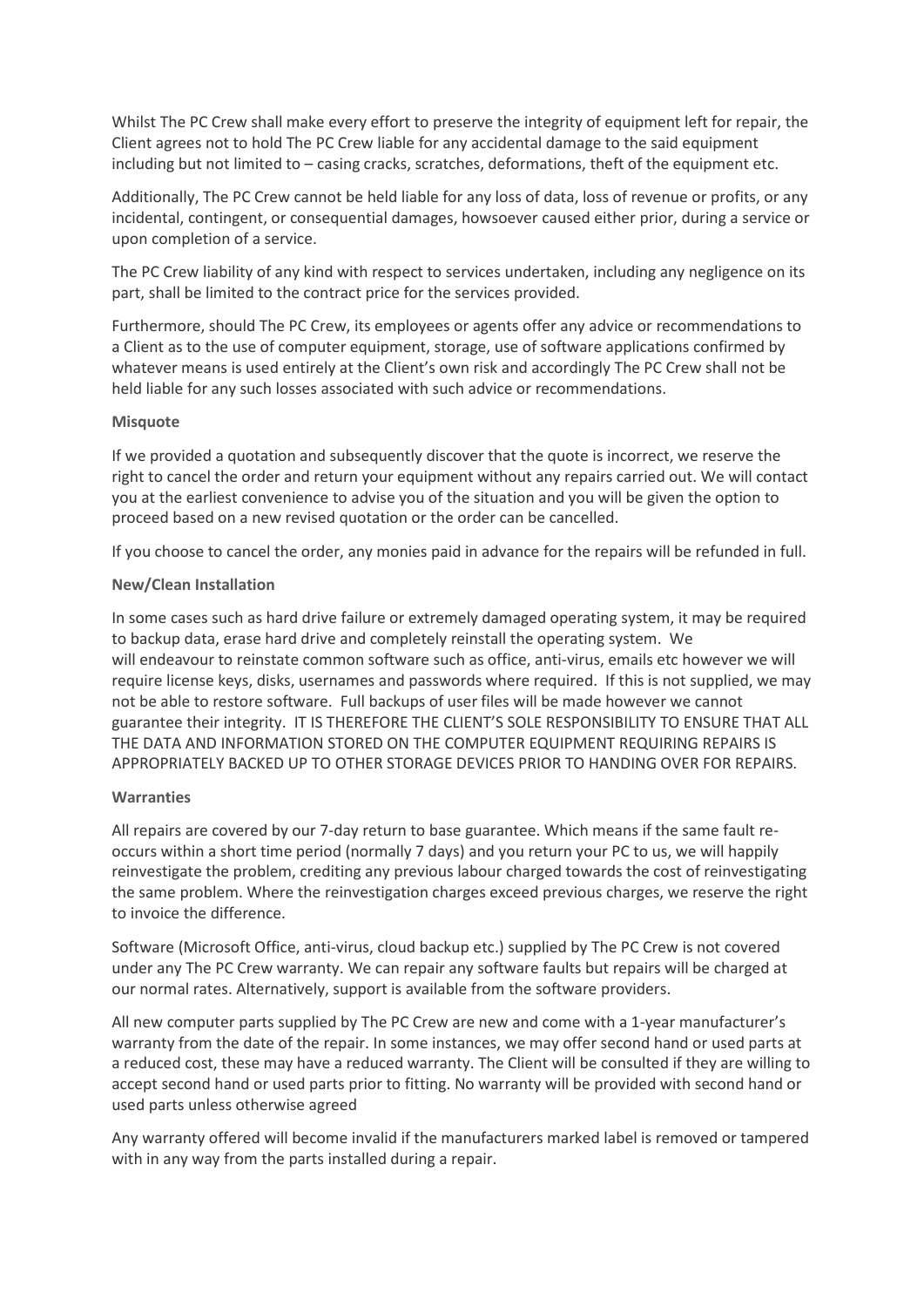Parts are only covered under warranty that fail due to manufacturing defects for the said parts and confirmed by the component manufacturer. Should the part fail because of mishandling of the computer equipment or inadequate subsequent servicing or failure from "fair wear and tear" the warranty becomes invalid.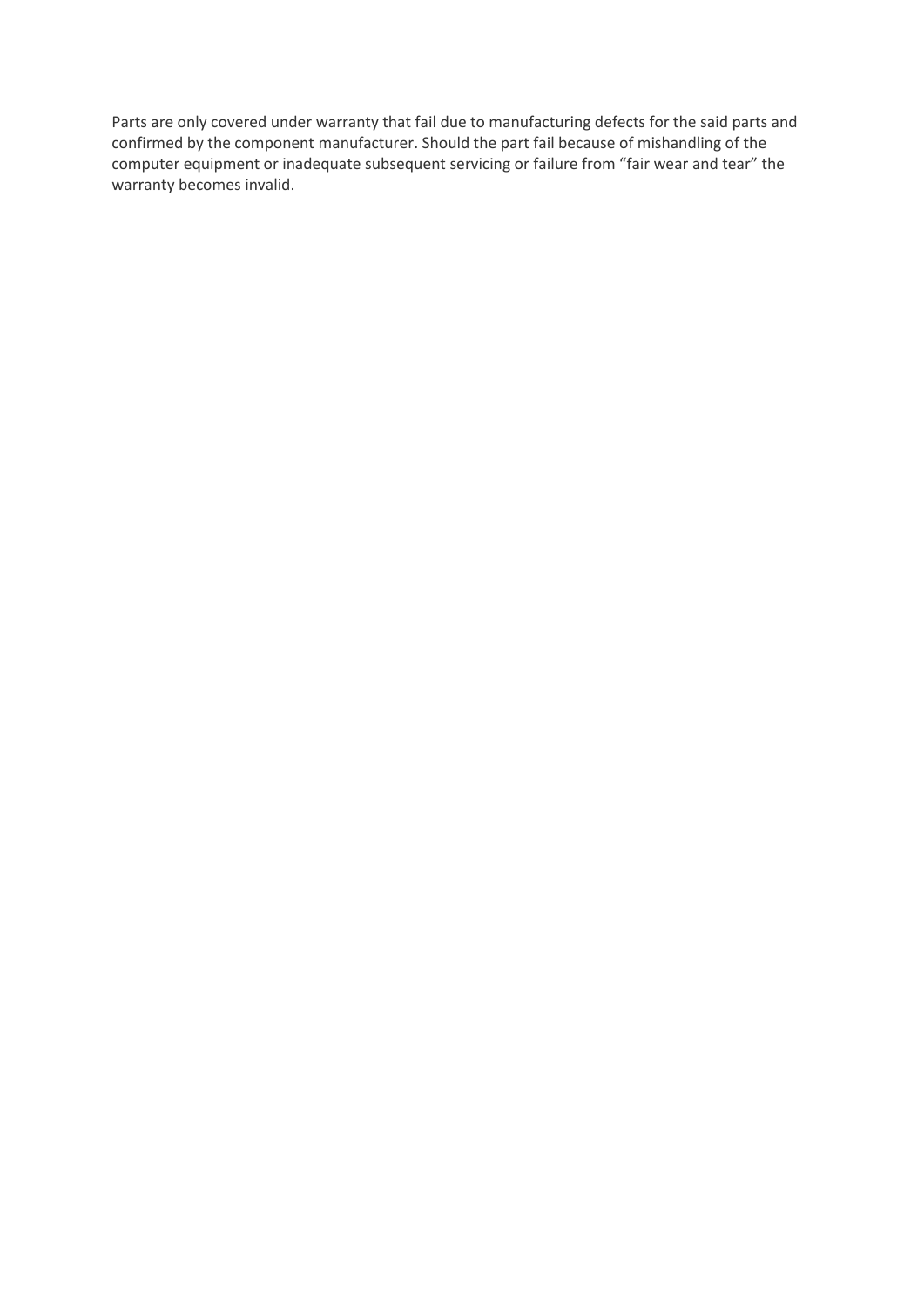## **NEW COMPUTER SALES – TERMS & CONDITIONS**

## **The PC Crew Built Computers (Warranty)**

New PC Crew Built computers are covered by a 1 year return to base warranty. The warranty period applies from the date of purchase by the first customer and is transferable only between end-users. The warranty covers manufacturing defects only.

The liability of The PC Crew (or its appointed maintenance agent) is limited to the cost of repair and/or replacement of the product under warranty. The warranty is invalidated if the defect is caused (howsoever) by misuse, neglect, and tampering or incorrect adjustment. It is invalidated if unauthorized persons carry out any alterations and/or repairs.

Return to base means it is the client's responsibility to return the equipment to The PC Crew offices. Where possible repairs will be carried out on site however repairs may be resolved quicker if returned to us. Repairs could take up to two weeks depending on component availability.

The warranty covers hardware only. Hardware refers to components such as the case, motherboard, processor, memory, hard drive, graphics card etc. Software, anti-virus and operating system faults/failure is not covered under warranty. The warranty also excludes the support of software purchased from The PC Crew including anti-virus and office products.

Damage to a computer system or its components supplied by The PC Crew under a repair contract caused by a power surge or spikes, including but not limited to mains power and telecoms connections or other unspecified sources e.g. voltage fluctuation, amperage fluctuation, water ingress are not covered under the warranty.

Furthermore, the warranty does not cover for any loss or damage due to negligence, mishandling, accidents, theft, water flooding, war outbreak, electrical storms, fire outbreak, earthquakes, or any other act of God.

The PC Crew is not responsible for loss of data associated with mechanical failure and it is the owner's responsibility to ensure a correct backup facility is in place.

If the hard drive or complete system requires replacing, the warranty covers the cost of replacement only and doesn't include data recovery, transfer of data and setup, this will need purchasing separately.

If setup and data transfer was obtained at the time of purchase, please ensure that all files have been transferred and all required software installed prior to the engineer's departure. The PC Crew is not liable to return visits owing to missing files and uninstalled software.

Your new PC comes pre-loaded with Microsoft Windows. Windows software included basic software such as internet explorer, media player basic anti-virus etc. It does NOT include office software, security software, iTunes, Skype, etc. These will need to be downloaded, installed and configured superstructure and may incur additional charges.

Your new computer is custom built for you, the components have been separately purchased therefore once payment has been received you have entered a contract, no refund in part or full will be available under ANY circumstances.

# **The PC Crew Refurbished Computers (Warranty)**

The PC Crew refurbished computers come with a limited warranty, the duration of which is outlined at the time of purchase. It covers hardware only, i.e., any mechanical components. It does not cover software and operating system errors. In addition, laptop batteries are not covered by the warranty. If a warranty claim is received during the official warranty period, The PC Crew will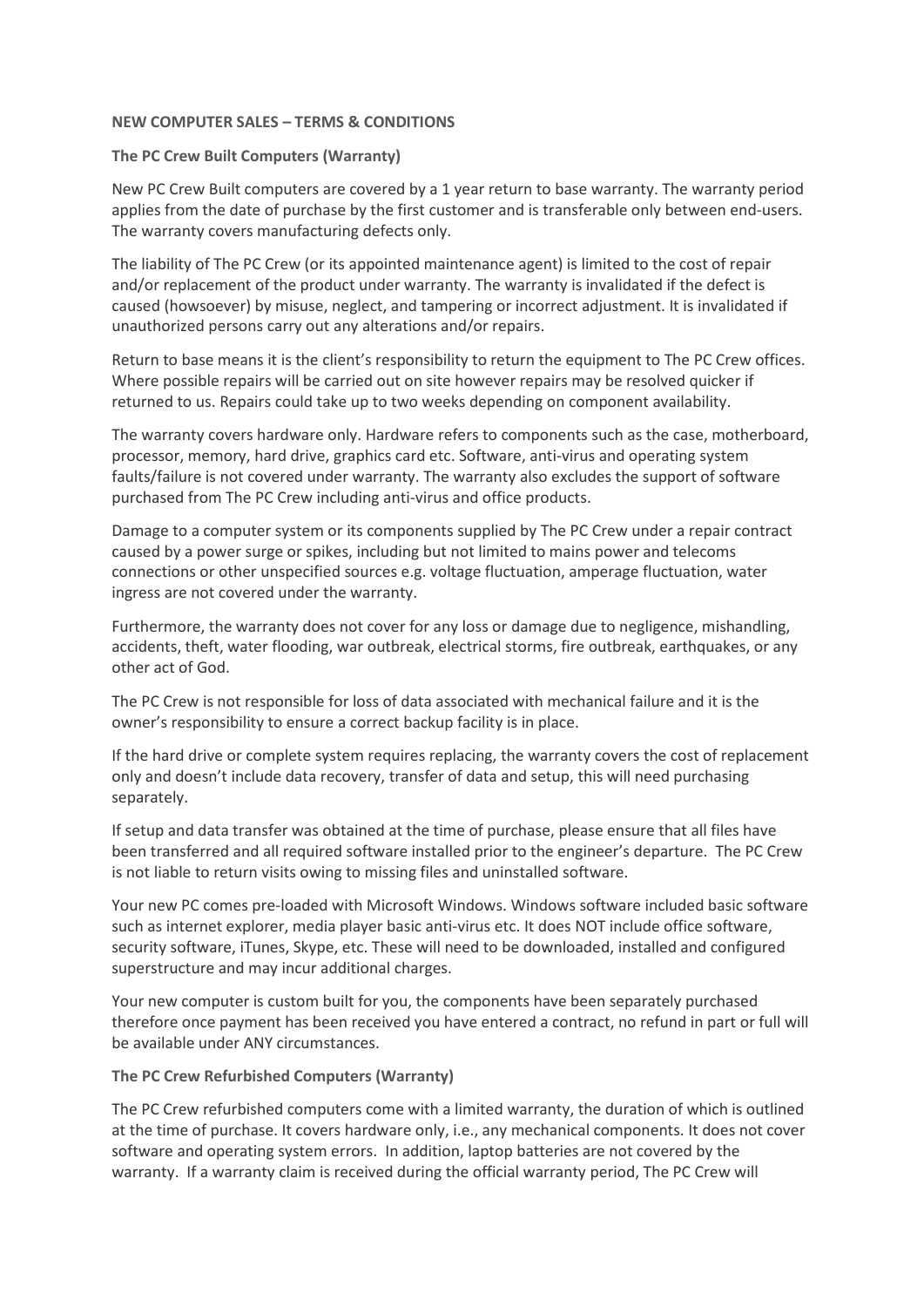attempt to repair the machine however in some cases it may be more cost effective to replace a component or the whole computer. In which case we will supply a replacement machine of a similar quality and age.

## **Third Party Computers and other hardware**

Branded computers and equipment are covered by the manufacturers own warranty. Please enquire at the time of purchase. A warranty claim may result in the equipment being sent back to the manufacturers; timeframes are subject to individual manufacturers own policies.

## **This Agreement**

All contracts formed between The PC Crew and the Client shall be governed by and construed in accordance with and governed by the laws of Great Britain and Northern Ireland.

Each party agrees that any disputes not resolved by the normal complaints procedure will be submitted to the court within the jurisdiction of Northern Ireland.

#### **Correctness of Information and Disclaimer**

Although every effort is made at all times to make sure the information contained in our website and in our documentation provided is accurate, current and reliable information, it should be recognised there is a possibility of errors in the information contained within. The PC Crew expressly denies any warranty of the accuracy and reliability of any information provided in their website or documentation. The PC Crew shall not be held liable for any losses caused by anyone's reliance upon the accuracy and reliability of the information contained within.

We reserve the right to amend the content of our website and or our documentation at any time without prior notice.

We cannot accept any responsibility for other websites we do not control, which may be linked to or from our website.

It should be noted, that services and or products indicated in this website might be altered, modified or discontinued at any time without prior notice. It should also be noted that published fees for services, repairs and or products are subject to change without prior notice.

The PC Crew has the right, at their discretion, to refuse the supply of goods and services.

The PC Crew reserves the right to change their terms and conditions at any time without prior notice.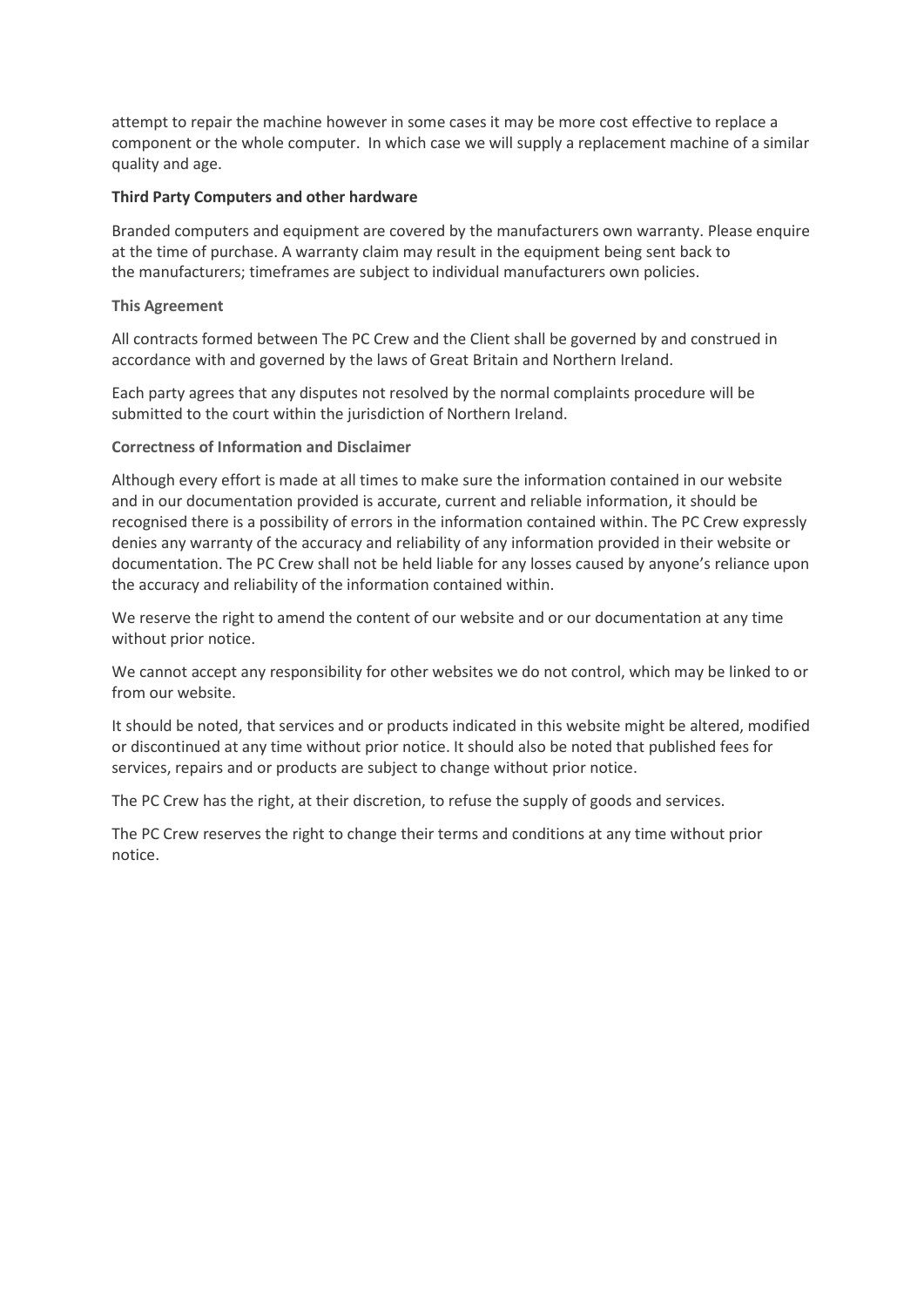# **THE PC CREW HOME CARE PLAN TERMS AND CONDITIONS**

# CARE PLAN OUTLINE

The PC Crew Care Plan provides ongoing care, protection and maintenance for all computers covered under the scheme. Here is a list of inclusive items:

RMM – This tool, shown as an orange icon in the taskbar (bottom right) is the engine that drives the care plan and provides all the monitoring, maintenance, remote capability, anti-virus management and reporting.

Alerts – The PC Crew are notified when any one of a series of alerts occur, for a list of all alerts please click here

Ongoing care/maintenance – The RMM tool will perform a number of ongoing scans and maintenance procedures. This list is constantly evolving. For a full list of all scheduled procedures please click here

Anti-virus – Professional, managed anti-virus provided by Bitdefender Endpoint

Cloud Backup – All local files backed up to a secure cloud server. Folders backed up by default are Documents, Pictures, Music, Video & Desktop

Remote Assistance – Basic remote procedures lasting up to 5 minutes to resolve minor, nonhardware related items.

Workshop Visits – Pre-booked workshop visits up to 5 minutes to resolve minor, non-hardware related items.

# TERMS AND CONDITIONS

The standard terms and conditions of our business apply, plus the following, pertaining to the care plans.

The PC Crew reserve the right to cancel any care plan without reason or notice

To cancel any care plan please notify us by email giving at least 1 month's notice to allow direct debit and other services to be terminated. Notification must be provided or charges will continue.

Removal of any software after cancellation is the responsibility of the customer.

Please note, the care plan covers services outlined above and does not include visits or workshop repairs outside the terms outlined above. To clarify, VISITS ARE NOT INCLUDED and will be charged at our normal or discounted hourly rates.

Remote assistance and workshop visits are provided on a fair usage basis and we reserve the right to terminate this service at any time if we feel this is being abused. Remote sessions are designed to resolve minor issues and cover approx. 10 minute sessions. If issues are not resolvable in this time a chargeable visit or workshop session may be required. Remote assistance and workshop visits will be provided when available and need to be booked in advance. We cannot guarantee availability for the services and there is no time limit as to when sessions will be available. We will always do our upmost to provide this service as promptly as possible. We aim to provide remote sessions within 48 hours however will attempt when possible to perform them next or same day.